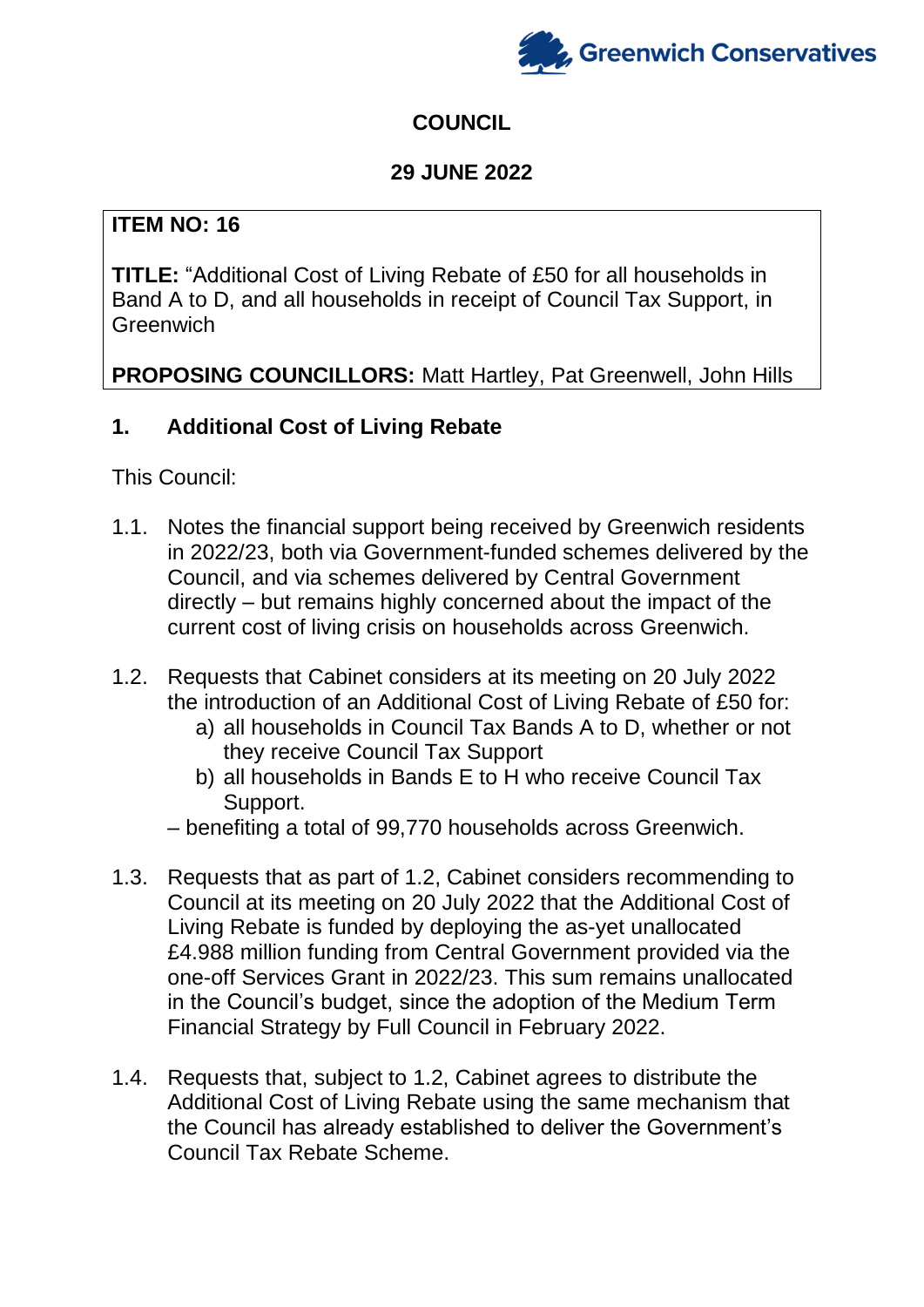- 1.5. Requests that, subject to 1.2, Cabinet agrees distribute the Additional Cost of Living Rebate to all eligible Council Tax Payers who pay by Direct Debit no later than September 2022, and encourages all non-Direct Debit Council Tax Payers to apply as soon as possible, and by no later than February 2023.
- 1.6. Requests that, given the urgency described below, Cabinet considers the introduction of the Additional Cost of Living Rebate at its meeting on 20 July 2022.

#### **2. Existing cost of living support schemes for Greenwich residents**

Council notes:

2.1. That Greenwich households are receiving financial support in 2022/23 through a range of schemes that are being delivered by the Council using funding from Central Government, as shown in *Table 1*.

| <b>Scheme</b>            | <b>Support and</b><br>eligibility | <b>Funded by</b>      |
|--------------------------|-----------------------------------|-----------------------|
| <b>Council Tax</b>       | £150 payment to all               | Central               |
| <b>Rebate (Band A to</b> | households in Bands               | Government            |
| D)                       | A to D                            | (£15,111,600 for      |
|                          |                                   | Greenwich)            |
| <b>Council Tax</b>       | £150 payment to                   | Central               |
| <b>Rebate</b>            | Band E-H                          | Government            |
| (Discretionary           | households in                     | (£891,750 for         |
| Fund)                    | receipt of Council                | Greenwich)            |
|                          | Tax Support, £65                  |                       |
|                          | payment to all other              |                       |
|                          | <b>Band E</b>                     |                       |
| <b>Further £175</b>      | Further £175                      | Underspend in         |
| <b>Council reduction</b> | reduction in Council              | <b>Covid Hardship</b> |
| agreed in MTFS           | Tax for all current               | Fund in previous      |
|                          | and new working                   | two financial years   |
|                          | age Council Tax                   | $(£0.658m)$ plus      |
|                          | Support recipients in             | balance from          |
|                          | 2022/23                           | additional council    |

*Table 1 – Financial support for Greenwich residents in 2022/23 being delivered by the Council and funded by Central Government*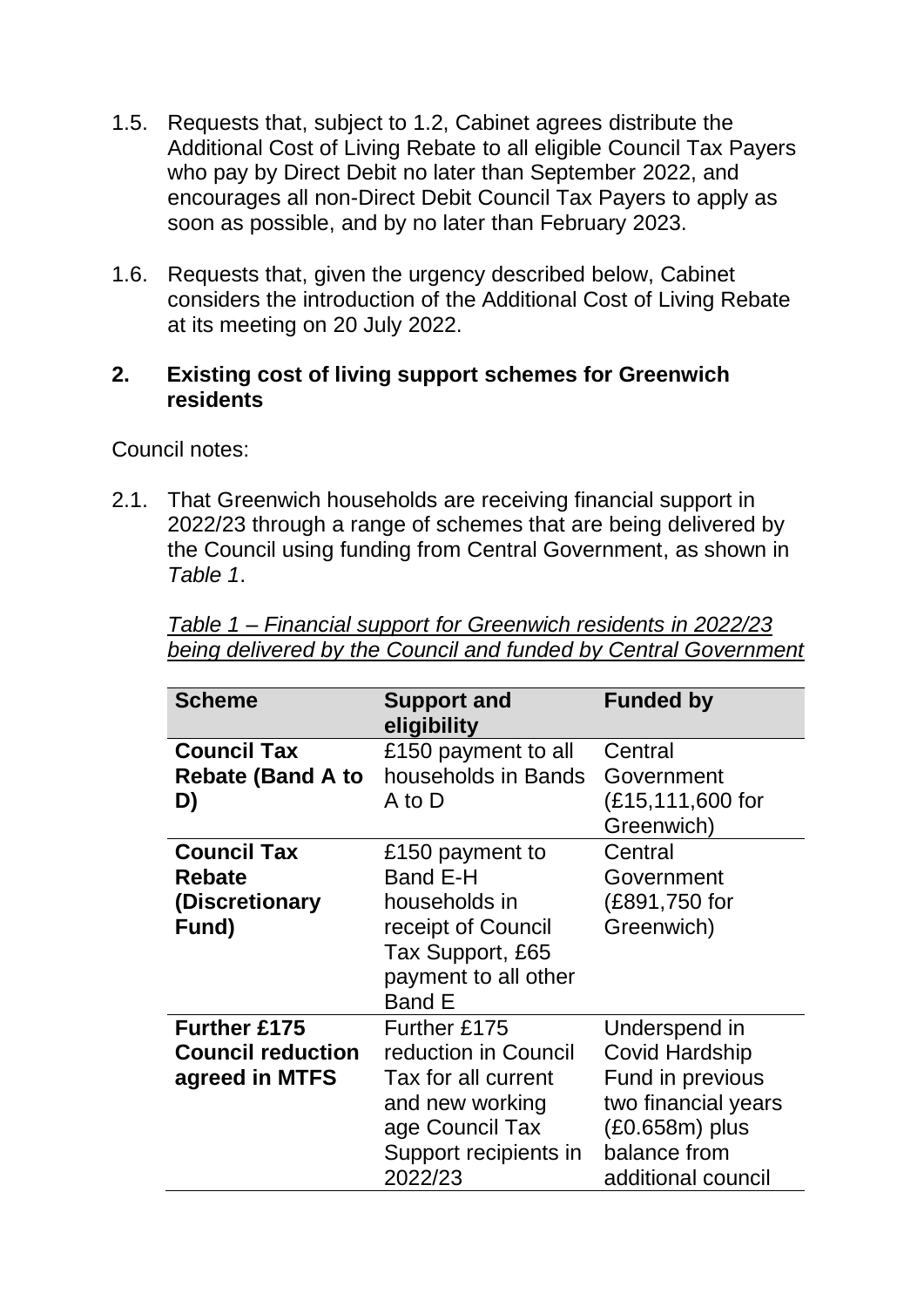|                              |                                 | tax resources to<br>meet overall cost |
|------------------------------|---------------------------------|---------------------------------------|
|                              |                                 | (estimated to be                      |
|                              |                                 | around £1m)                           |
| <b>Household</b>             |                                 | Central                               |
| <b>Support Fund (1st)</b>    | Targeted support<br>payments to | Government                            |
| April to 30th                | vulnerable                      | (£2.378m for                          |
|                              |                                 |                                       |
| September 2022)              | households, and                 | Greenwich)                            |
|                              | grants through                  |                                       |
|                              | existing schemes                |                                       |
|                              | e.g. Emergency                  |                                       |
|                              | <b>Support Scheme</b>           |                                       |
| <b>Household</b>             | As above                        | Central                               |
| <b>Support Fund (1st</b>     |                                 | Government                            |
| October 2022 to              |                                 | (funding tbc)                         |
| 31 <sup>st</sup> March 2023) |                                 |                                       |
| <b>Holiday Activities</b>    | HAF programme in                | Department for                        |
| and Food                     | Easter, Summer,                 | <b>Education grant</b>                |
| <b>Programme</b>             | Winter holidays 2022            | $£1.2m$ for                           |
|                              |                                 | Greenwich)                            |

- 2.2. That this support comes on top of the Council Tax Support Scheme that has offered 100% support for residents on the lowest incomes since 2020, as well as the Emergency Support Scheme, and the Council's increased funding for advice provision via new Advice Hubs.
- 2.3. That households in Greenwich are also receiving further Cost of Living Support in 2022/23 through schemes delivered directly by Central Government through the welfare system and via energy bills, as announced by the Chancellor of the Exchequer on 26 May 2022 and summarised in *Table 2*.

| Table 2 – Financial support schemes for Greenwich residents in |  |
|----------------------------------------------------------------|--|
| 2022/23 being delivered directly by Central Government         |  |

| <b>Scheme</b>                                | <b>Support and</b><br>eligibility                                                 | <b>Funded by/via</b>                                           |
|----------------------------------------------|-----------------------------------------------------------------------------------|----------------------------------------------------------------|
| <b>Energy Bills</b><br><b>Support Scheme</b> | £400 grant credited to<br>energy bills in 6<br>instalments over winter<br>2022/23 | Central<br>Government,<br>credited directly<br>to energy bills |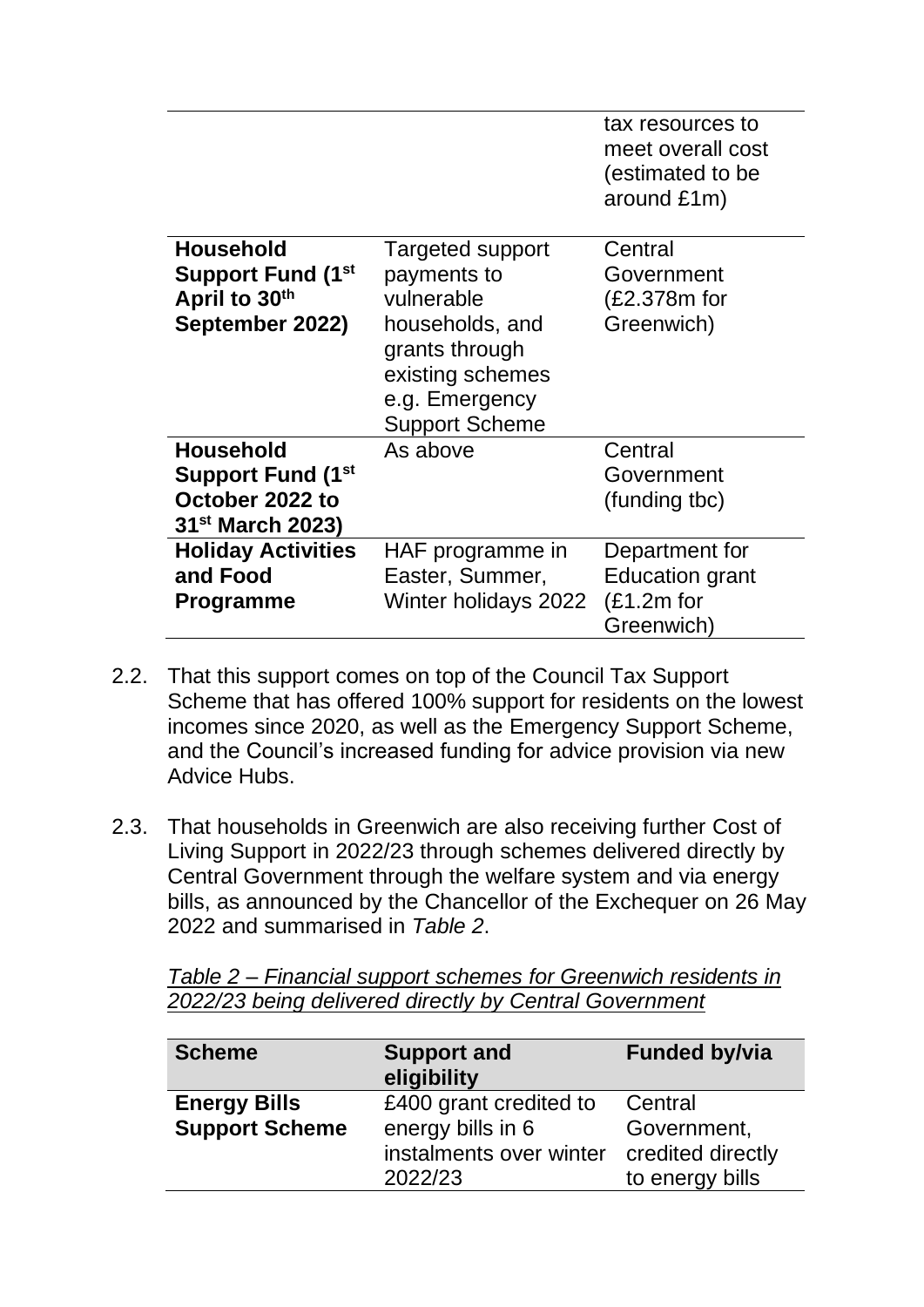| <b>Cost of Living</b>     | £650 one-off payment          | Central        |
|---------------------------|-------------------------------|----------------|
| <b>Payment</b>            | for those on means-           | Government,    |
|                           | tested benefits, paid in      | direct payment |
|                           | two instalments (£326         | via welfare    |
|                           | paid on 14 July, and          | system         |
|                           | £324 paid in Autumn)          |                |
| <b>Pensioner Cost of</b>  | £300 one-off payment          | Central        |
| <b>Living Payment</b>     | to support pensioners         | Government,    |
|                           | who receive the Winter        | direct payment |
|                           | <b>Fuel Allowance</b>         | via welfare    |
|                           |                               | system         |
| <b>Disability Cost of</b> | £150 one-off Disability       | Central        |
| <b>Living Payment</b>     | <b>Cost of Living Payment</b> | Government,    |
|                           | for those receiving           | direct payment |
|                           | disability benefits           | via welfare    |
|                           |                               | system         |

2.4. That despite this significant level of support – delivered both via the Council and by Central Government directly – households across Greenwich continue to struggle with the cost of living crisis.

## **3. Overall impact of Council Tax increases in 2022/23**

Council notes:

- 3.1. That Greenwich households have seen significant increases in Council Tax in 2022/23, with a 1.99% increase in the Borough Element and a further 1.00% increase via the Adult Social Care Precept.
- 3.2. That this has resulted in total increases in the total Borough Element of Council Tax for Greenwich residents ranging from £25 to £76 across Council Tax bands, amounting to £38 for Band D, as shown in *Table 3*.

*Table 3 – Impact of Council Tax increases on Greenwich residents in 2022/23*

| <b>Valuation</b><br><b>Band</b> | <b>ASC</b><br><b>Precept</b><br>$+1.00%$ | <b>Borough</b><br><b>Element</b><br>$+1.99%$ | <b>Total</b><br><b>RBG</b><br><b>Council</b> | Mayoral/<br><b>GLA</b><br><b>Precept</b> |
|---------------------------------|------------------------------------------|----------------------------------------------|----------------------------------------------|------------------------------------------|
|                                 |                                          |                                              | <b>Tax</b>                                   | $+8.8%$                                  |
|                                 |                                          |                                              |                                              |                                          |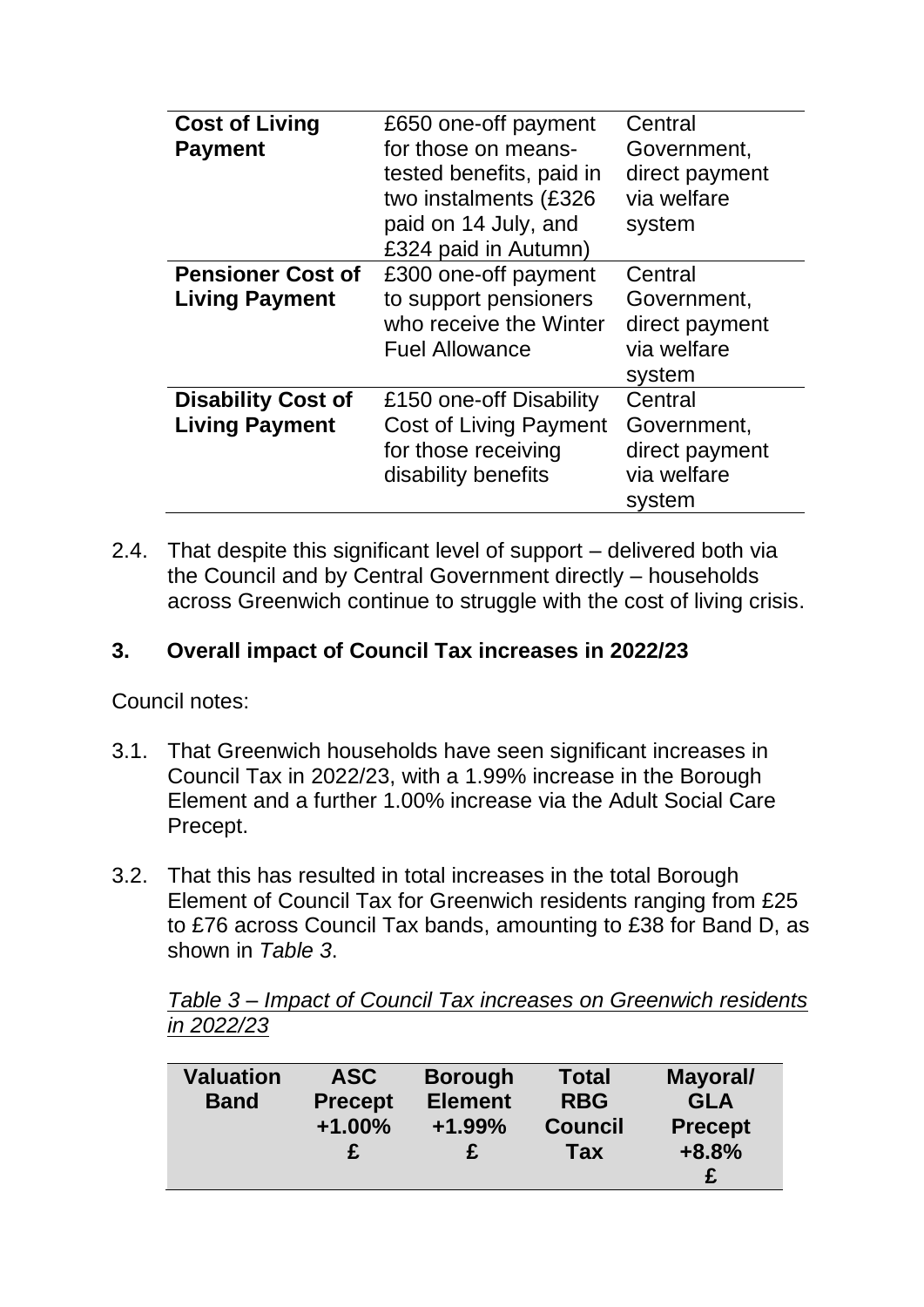|   |       |       | <i>increase</i><br>£ |       |
|---|-------|-------|----------------------|-------|
| A | $+9$  | $+16$ | $+25$                | $+21$ |
| B | $+10$ | $+20$ | $+30$                | $+25$ |
| C | $+11$ | $+23$ | $+34$                | $+28$ |
| D | $+13$ | $+25$ | $+38$                | $+32$ |
| Е | $+16$ | $+31$ | $+47$                | $+39$ |
| F | $+18$ | $+37$ | $+55$                | $+46$ |
| G | $+21$ | $+43$ | $+64$                | $+53$ |
| Н | $+26$ | $+50$ | $+76$                | $+64$ |

- 3.3. That these increases were joined by an 8.8% increase in the GLA Precept announced by the Mayor London, adding an additional £32 for Band D, and additional amounts for other Bands as shown in *Table 3*.
- 3.4. That these Council Tax increases in both the Borough Element and GLA Precept have further added to the financial burden facing Greenwich households amidst the current cost of living crisis.

## **4. Effect of proposed Additional Cost of Living Rebate**

This Council:

- 4.1. Believes that more should be done to support Greenwich households through the cost of living crisis, over and above the Government-funded support being delivered by the Council, and the schemes being delivered by Central Government directly.
- 4.2. Notes that a total of £4.988 million of Central Government funding through the one-off Services Grant for 2022/23 remains unallocated in the Council's budget, since the adoption of the Medium Term Financial Strategy by Full Council in February 2022.
- 4.3. Notes that the Additional Cost of Living Rebate will more than cancel out this year's total borough element of Council Tax increase for all households in Bands A to D, as shown in *Table 4*.

*Table 4 – Effect of the proposed Additional Cost of Living Rebate for households in different Council Tax bands – non-CTS recipients*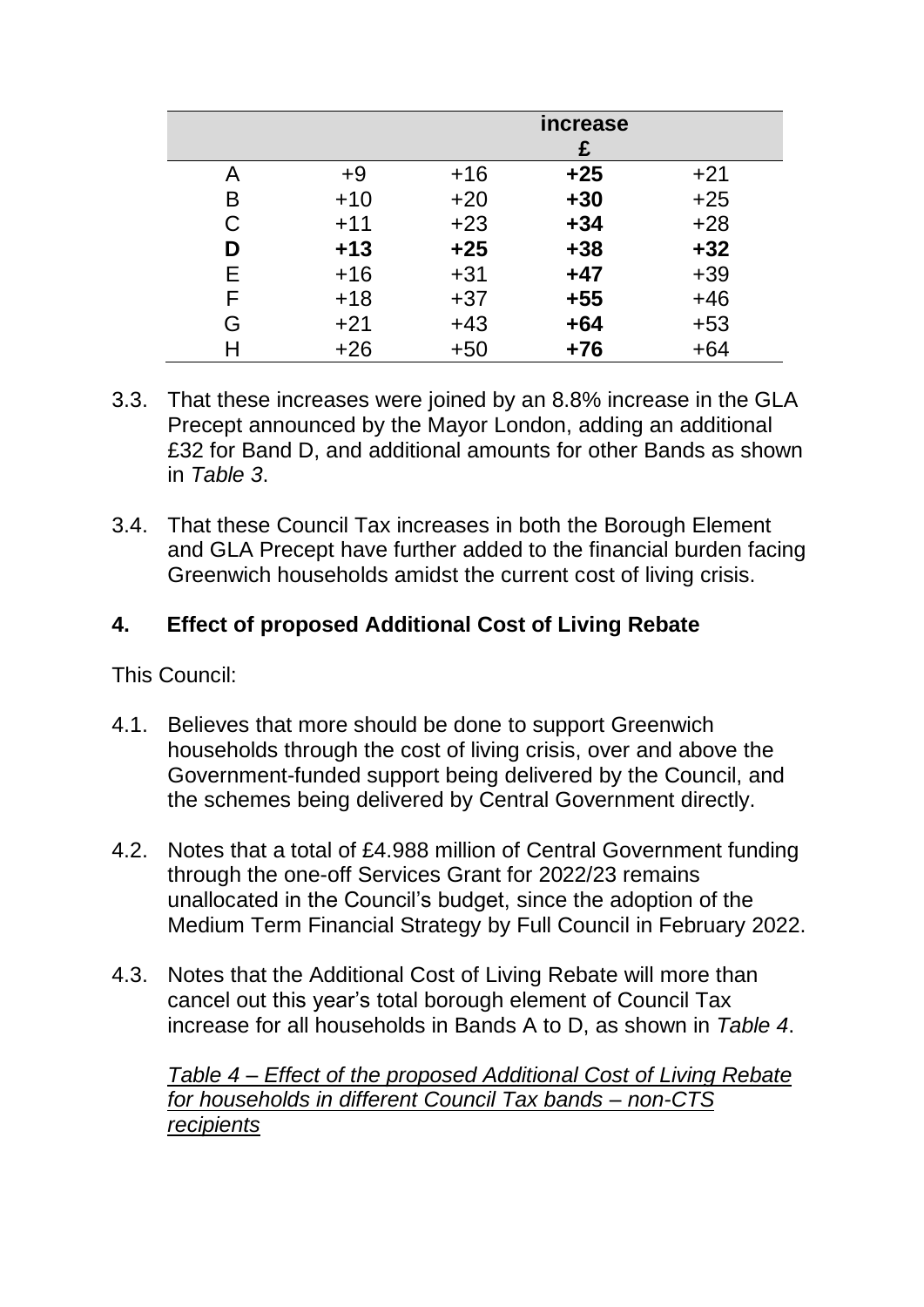| <b>Valuation</b><br><b>Band</b> | <b>Borough</b><br><b>Element</b><br>£ | <b>Total RBG</b><br><b>Council</b><br>Tax<br>increase<br>$22/23$ £ | <b>Additional</b><br><b>Cost of</b><br>Living<br><b>Rebate</b><br>£ | <b>Net effect</b><br>of both<br>measures<br>£ | <b>Net effect</b><br>of both<br>measures<br>$\frac{0}{0}$ |
|---------------------------------|---------------------------------------|--------------------------------------------------------------------|---------------------------------------------------------------------|-----------------------------------------------|-----------------------------------------------------------|
| A                               | 851                                   | $+25$                                                              | $-50$                                                               | $-25$                                         | $-2.9%$                                                   |
| B                               | 993                                   | $+30$                                                              | $-50$                                                               | $-20$                                         | $-2.0%$                                                   |
| C                               | 1,135                                 | $+34$                                                              | $-50$                                                               | $-16$                                         | $-1.4%$                                                   |
| D                               | 1,276                                 | $+38$                                                              | $-50$                                                               | $-12$                                         | $-0.9%$                                                   |
| Е                               | 1,560                                 | $+47$                                                              | $0^*$                                                               | $+47$                                         | $+3.0%$                                                   |
| F                               | 1,844                                 | $+55$                                                              | $0^*$                                                               | $+55$                                         | $+3.0%$                                                   |
| G                               | 2,127                                 | $+64$                                                              | $0^*$                                                               | $+64$                                         | $+3.0%$                                                   |
| Н                               | 2,553                                 | $+76$                                                              | $0^*$                                                               | $+76$                                         | $+3.0%$                                                   |

*\* Note: Council Tax Support recipients in Bands E to H will receive* 

- 4.4. Notes that the Additional Cost of Living Rebate can be administered through the same mechanisms already set up by the Council to deliver the Government's Council Tax Rebate Scheme – with direct payments to all Council Taxpayers who pay by Direct Debit, and using the same claim mechanism that has been set up for non-Direct Debit Council Tax payers.
- 4.5. Notes that the introduction of the Additional Cost of Living Rebate has been costed at £4.938 million for Band A to D households, and £0.050 million for households in receipt of Council Tax Support in Bands E to H, as shown in *Table 5*.

| Table 5 – One Offs Capacity Deployment |  |  |  |  |
|----------------------------------------|--|--|--|--|
|                                        |  |  |  |  |

*£50*

| <b>One Offs Position</b>                        | Em      |
|-------------------------------------------------|---------|
| Unallocated Services Grant 2022/23              | (4.988) |
| (i) Additional Cost of Living Rebate Bands A-D  | 4.938   |
| (ii) Additional Cost of Living Rebate Bands E-H |         |
| (CTS)                                           | 0.050   |
| <b>One Off Capacity c/f</b>                     | 0.000   |

4.6. Notes that the Additional Cost of Living Rebate will benefit a total of 99,770 households across the borough, with households in lower Council Tax Bands and Council Tax Support recipients benefiting the most.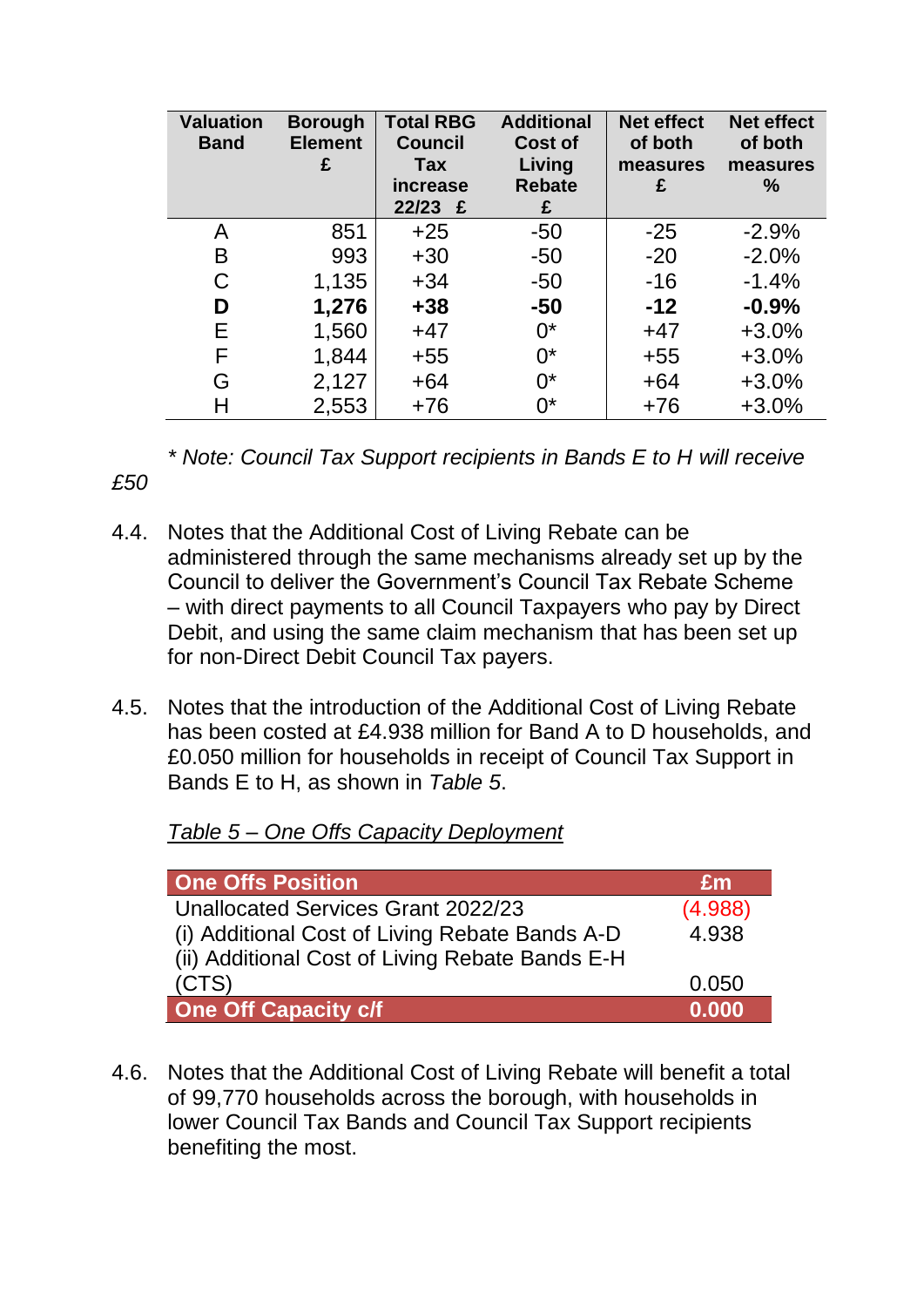4.7. Notes that the Additional Cost of Living Rebate will benefit a high proportion of households in every ward, as shown in *Table 6*.

| <b>Ward</b>                             | <b>Number of</b><br>households<br>eligible* | <b>Proportion</b><br>of all<br>households<br>eligible* |
|-----------------------------------------|---------------------------------------------|--------------------------------------------------------|
| Abbey Wood                              | 6,229                                       | 96%                                                    |
| <b>Blackheath Westcombe</b>             | 4,239                                       | 57%                                                    |
| <b>Charlton Hornfair</b>                | 4,211                                       | 88%                                                    |
| <b>Charlton Village &amp; Riverside</b> | 3,819                                       | 89%                                                    |
| <b>East Greenwich</b>                   | 5,306                                       | 75%                                                    |
| <b>Eltham Page</b>                      | 3,377                                       | 93%                                                    |
| Eltham Park & Progress                  | 3,267                                       | 76%                                                    |
| Eltham Town & Avery Hill                | 4,356                                       | 65%                                                    |
| <b>Greenwich Creekside</b>              | 3,970                                       | 69%                                                    |
| <b>Greenwich Park</b>                   | 3,371                                       | 67%                                                    |
| <b>Greenwich Peninsula</b>              | 4,875                                       | 80%                                                    |
| <b>Kidbrooke Park</b>                   | 3,045                                       | 73%                                                    |
| Kidbrooke Village & Sutcliffe           | 2,497                                       | 77%                                                    |
| Middle Park & Horn Park                 | 2,993                                       | 81%                                                    |
| Mottingham, Coldharbour & New           | 3,667                                       | 61%                                                    |
| Eltham                                  |                                             |                                                        |
| Plumstead & Glyndon                     | 7,239                                       | 94%                                                    |
| <b>Plumstead Common</b>                 | 5,995                                       | 95%                                                    |
| <b>Shooters Hill</b>                    | 3,999                                       | 80%                                                    |
| <b>Thamesmead Moorings</b>              | 4,360                                       | 95%                                                    |
| <b>West Thamesmead</b>                  | 3,775                                       | 94%                                                    |
| <b>Woolwich Arsenal</b>                 | 6,025                                       | 92%                                                    |
| <b>Woolwich Common</b>                  | 4,636                                       | 88%                                                    |
| <b>Woolwich Dockyard</b>                | 4,519                                       | 91%                                                    |
| <b>Total across the borough</b>         | 99,770                                      | 81%                                                    |

*Table 6 – Number and proportion of households who will benefit from the Additional Cost of Living Rebate in each ward\**

\* modelled

4.8. Notes that the Additional Cost of Living Rebate would further respond to the results of the 2022/23 Budget public consultation, as outlined in the Medium Term Financial Strategy presented to Full Council in February 2022, which found that: